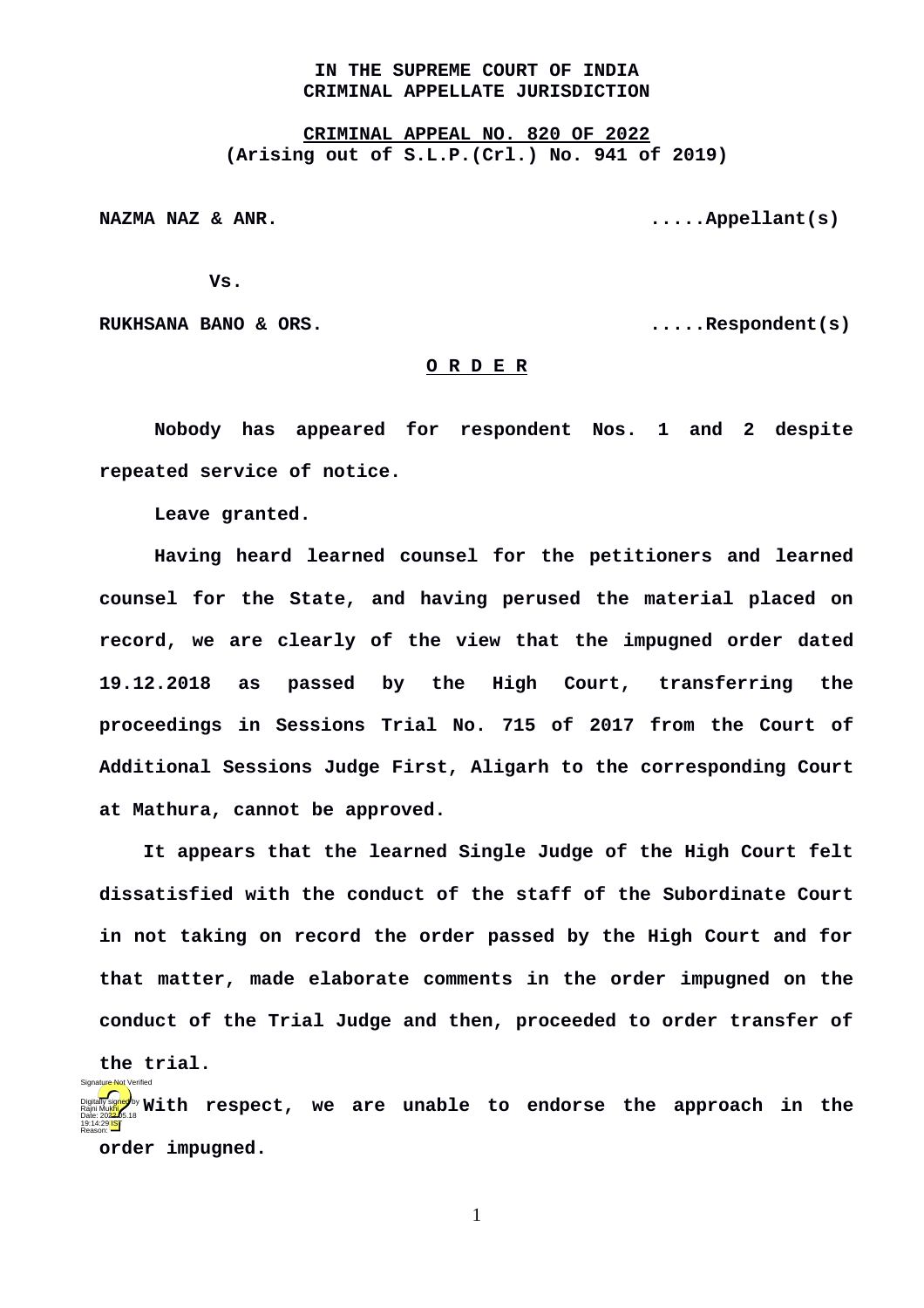**It is noticed that transfer was sought by the accused persons,** *inter alia***, with the grievances that the discharge application moved by some of the accused persons was not being decided and they were asked to appear before the Court at Aligarh on every date. The High Court had earlier ordered for disposal of the discharge application but the same remained pending.** 

**However, the proceedings in the High Court swelled to the extent of the Court asking the Trial Judge to appear in-person, who was required to appear and submit apology.**

**In the totality of circumstances of the case, we do not wish to make any comments on the nature of proceedings this matter has undergone but, we are clearly of the view that because of any fault or shortcoming on the part of the staff of the Subordinate Court and for that matter, any delay in compliance by the Court were hardly the reasons for the High Court to immediately adopt the course of transferring the matter and that too, to a different station.** 

**While examining this matter on 23.01.2019 at the initial stage, this Court had stayed the operation of the impugned order dated 19.12.2018. We are informed that while the operation of the said order has remained stayed but the trial has not proceeded further.**

**Without any further elaboration, suffice it to observe that we find no reason to allow the impugned order dated 19.12.2018 to operate or to order transfer of the proceedings on the grounds as suggested before the High Court. Thus, it appears just and proper that the impugned order be set aside.** 

2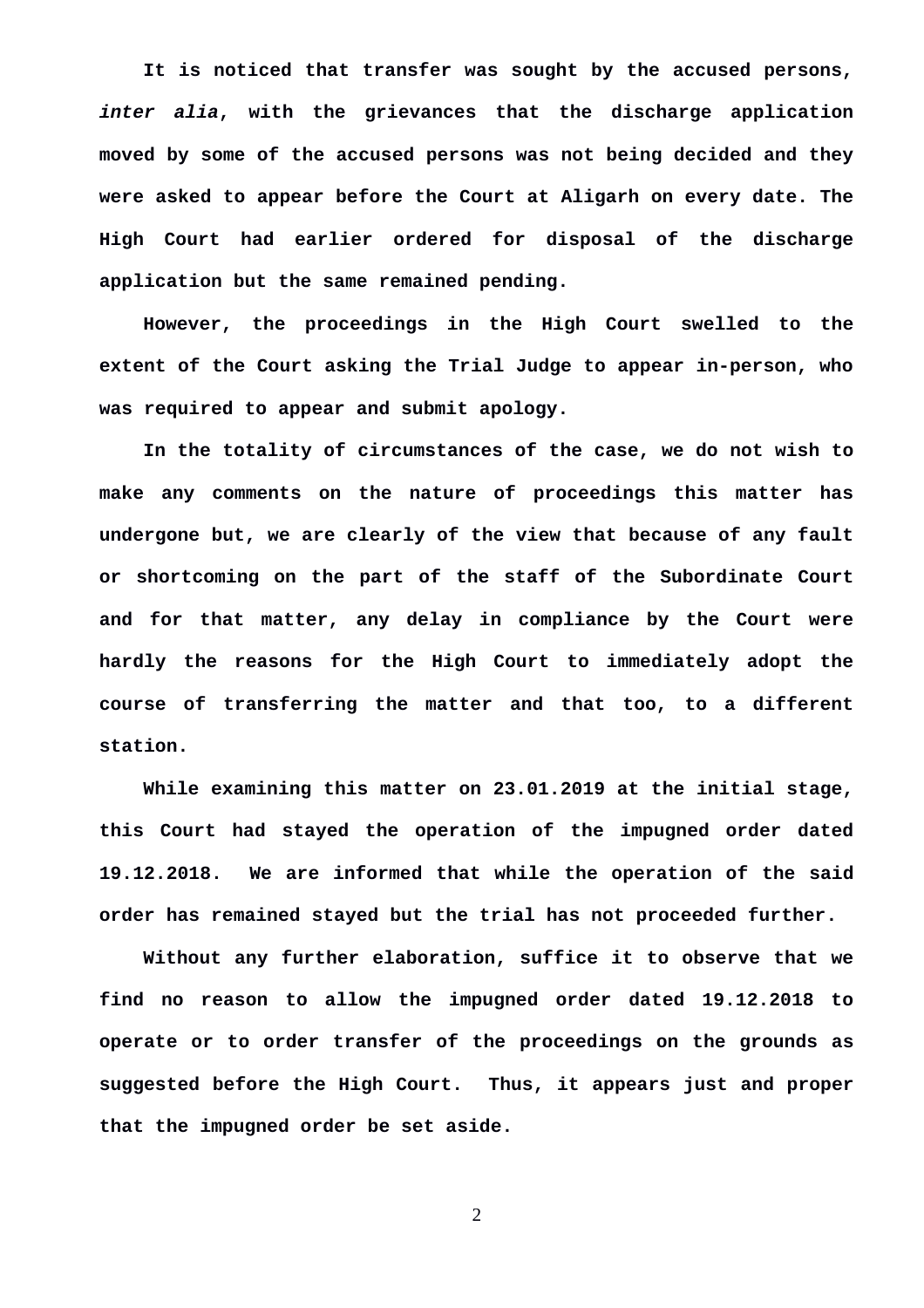**Accordingly, the impugned order dated 19.12.2018 in T.A. No. 492 of 2018 is set aside while leaving all other aspects of the matter open for consideration of the Trial Court in accordance with law.** 

**The appeal stands allowed accordingly.** 

**All pending applications stand disposed of.**

**...................J. (DINESH MAHESHWARI)**

**....................J. (ANIRUDDHA BOSE)**

**New Delhi; May 17, 2022.**